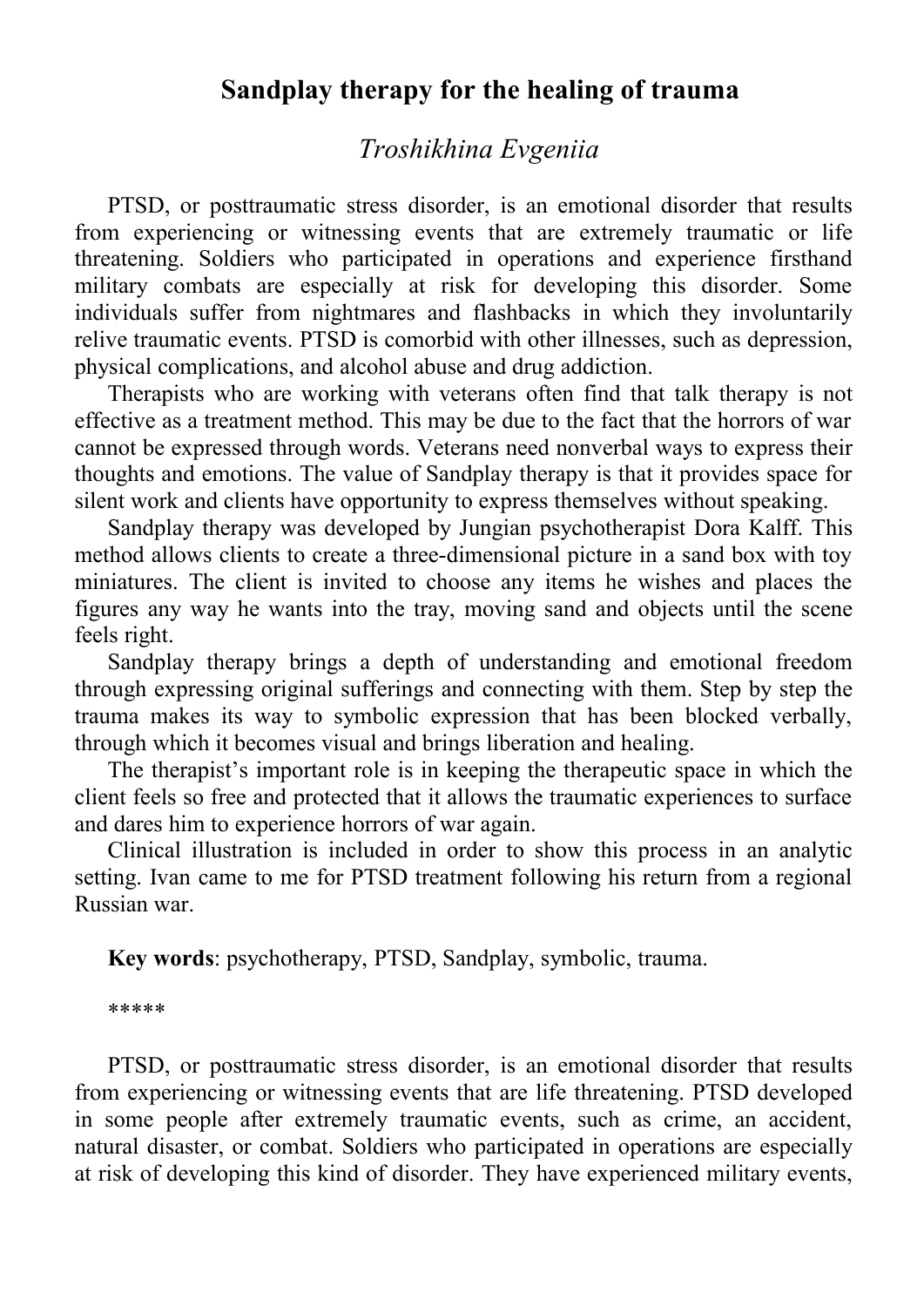which are extremely different from everyday life; however the psyche has responded to them in a better way for survival. But, having come home, they understand that their behavior seems abnormal to the people around them.

Symptoms of PTSD include hyper-vigilance, free floating anxiety, hyperstartle, hyper-arousal (being 'on guard' all the time), unpredictable aggression, etc.

Some individuals suffer from nightmares and flashbacks in which they involuntarily relive traumatic events. They try to avoid anything that reminds them of horrible events and those anxious feelings which are so intensive, that, as it seems to them, disrupt their lives. PTSD is comorbid with other illnesses, such as depression, physical complications, and alcohol abuse and drug addiction. Now, in civilian life, wishing to be normal and adapted, as all people do, they try to establish an impassable wall against uninvited memories and unbidden feelings, which arise from the past, trying to muffle the anguish of the soul. They want to cut off the past from the present, as though it did not happen with them. Unfortunately, in this pattern of behavior, soldiers find themselves without any energy for making a real life. Speaking in images, it is seems as though they stay in a small bunker with holes in the walls through which the sufferings foam, like a streams of water.

The way for healing of trauma follows an opposite path  $-$  back to terrible events and to experiencing fears, guilt, weakness, grief, feebleness and all sufferings of soul again in the presence of the witness who is able to bear them.

We can not change the past, it is not in our force to make it better or at least less ugly, but our present feelings, our current self-esteem and sense, with which see the past, we can change.

As usually veterans do not speak about past events – their mouth is 'latched shut' and therapists who are working with them often find that talk therapy is not effective as a treatment method. This may be due to the fact that the horrors of war cannot be expressed through words. Veterans need nonverbal ways to express their thoughts and emotions. The value of Sandplay therapy is that it provides space for silent work and clients have opportunity to express themselves without speaking.

This method allows clients to create a three-dimensional picture in a sand box with toy miniatures. The client is invited to choose any items he wishes and places the figures any way he wants into the tray, moving sand and objects until the scene feels right.

Clients, having trouble verbalizing at all, can benefit from the concreteness of the process. One of the prime benefits of Sandplay therapy is that the invisible becomes visible in three-dimensional reality, being embodied in material objects. The client can see troubles and fears which terrified him inside and look them in eyes.

As far back as 400BC Sun Tzu in 'The Art of War' (1944) said: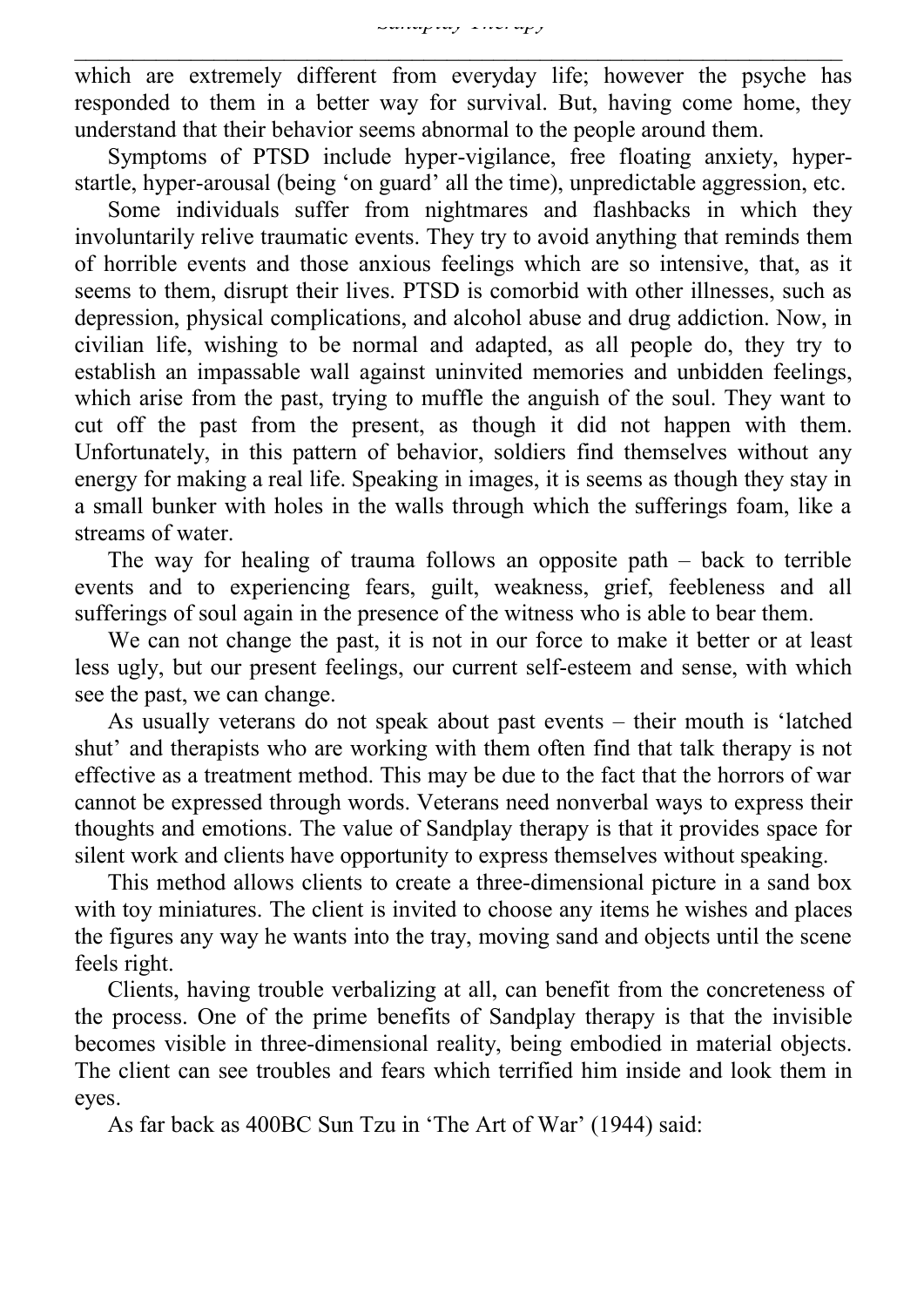if you know the enemy and know yourself, you need not fear the results of a hundred battles. If you know neither the enemy nor yourself you will succumb in every battle.<sup>1</sup>

That is particularly applicable to deal with terrifying horrors and to understand the battle that human being has with the shadow side of himself.

Veterans can also be troubled by the perception that they had not been such courageous, fearless and responsible soldiers as they thought they had to be. The sand tray helps show them that, as a human being, we all own of our different parts, and have all feelings.

At this point it might be useful to look at a brief history of Sandplay therapy.

### **Sandplay therapy, history and principles**

Sandplay therapy was developed by Jungian psychotherapist Dora Kalff (1980).

At first, in the beginning of the 20th century, H.G. Wells (2004) in a book called "Floor Games" had described how his children had been excited playing with various subjects and figures, collected by him. The book influenced the psychologist Margaret Lowenfeld, and she, using the ideas stated in the book, organized the work at Institute of children's psychology in London. Margaret Lowenfeld (1997) described a game with sand as a technique for consultation in 1939. She named it 'the World Technique', because, when she would have asked children what they had done they often answered 'well this is my world'. Margaret Lowenfeld presented a paper on it to a Jungian conference in Zurich and Dora Kalff, participating in that conference, was fascinated in the possibilities in the World Technique. Encouraged by Jung, Kalff left for London to study this therapeutic method. Sandplay therapy, developed by D. Kalff, had roots in Jungian approach, World Technique and Zen ideas. When she and Daisetz Suzuki had a meeting, they found a parallel Zen practice of not given a direct answer for pupil's question with her practice of delaying interpretation. Kalff lectured a lot in 60s and one of her students was June Atherton. She first came across Dora Kalff at University of Southern California the late 1960's. Now June Atherton is an associate professor of St.-Petersburg University where I have had opportunity to connect with her from the 1990s. She has acquainted us, a group of psychologists, with this method and constantly inspires us in our work with clients on supervision meetings.

Sandplay Therapy is a method wherein a scene is created in a tray. The client is reassured that they can take as many objects as they want and put them where they want in the tray or on the edges. They also can make a picture only from sand without any miniatures, using water if they need to make the sand wet. During this process, the therapist sits quietly nearby, apparently doing nothing. After the picture was finished the therapist may ask the client to tell the story of it or to give the comments about some figurine. Sometimes the client talks about his/her life issues and then the therapist responds; other times both remain silent.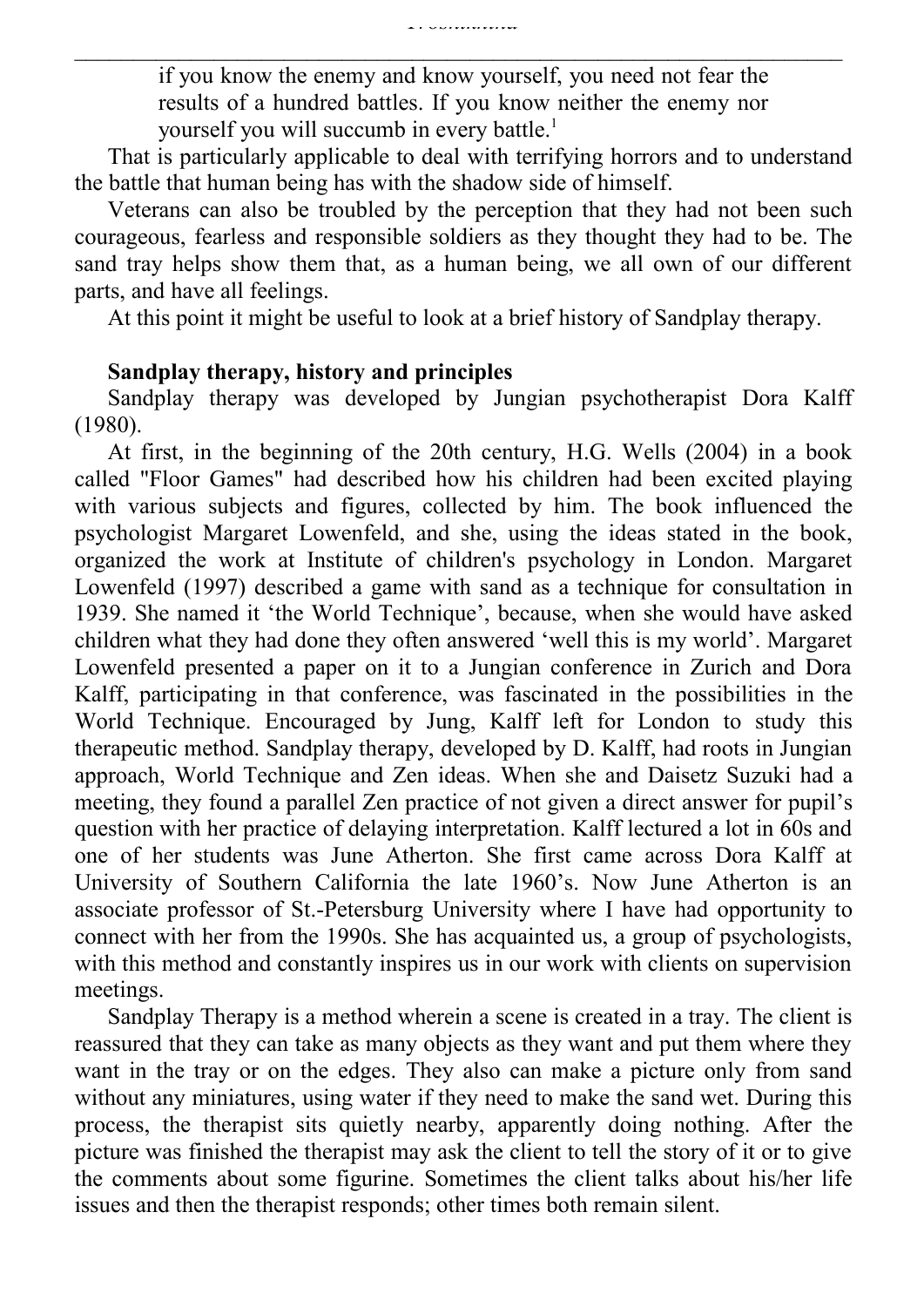The figurines, using in Sandplay symbolized different sides of human life: nature and culture. The objects involve the earth: stones, mountains, crystals; water – corals, cockleshells and starfish. Heavenly bodies: the sun and the moon, stars and planets. Vegetation: trees, flowers, vegetables and fruit. Animals – wild and domestic, aggressive and peaceful, dinosaurs, snakes, fish, insects and birds. Figures of people: adults and children, men and women, from different cultures, the wise man and trickster. The objects of culture: Gods, religion objects and myth creatures; houses, cars, bridges, musical instruments. Symbols of space and time: spirals, watches, symbols of death and love, etc.

All figurines settle on the open shelves, so they can be reviewed by the client who, acquainting himself with this collection comes into the therapist's space of play. A freely moving look through things immerses the client into the magic world, which opens doors to unconscious. Some figurines become 'alive', drawing the energy of the deep level of psyche, and the hand itself takes the choosing object. There is a beginning of client's play. Donald Winnicott (1971) wrote:

> Psychotherapy takes place in the overlap of two areas of playing, that of the patient and that of the therapist. Psychotherapy has to do with two people playing together.<sup>2</sup>

#### **The healing process**

The arrangements, make in the sand tray spontaneously, are themselves healing. Consciousness responds to an inner unconscious voice, which appears in a graphic way. This dialogue goes on in silence; it does not need the directing interpretations of the therapist neither to absorb material into the conscious level, nor to reorder and balance the psyche. The therapist is waiting for the wisdom of the client's psyche to unfold in the series of sand pictures, instead of projecting limited concepts onto the images, created in the tray. The therapist must have enough self-awareness to be able to 'step aside' while allowing the psyche of the client to begin to heal. As K.G. Jung believed, the human psyche has the ability to regulate its own path toward wholeness. Jung discovered that the active confrontation between conscious and unconscious resulted in the emergence of new symbolic forms which transcended internal conflicts leading to a greater psychic wholeness.

The healing comes from the deep level of the psyche rather than from outside, so the making of the tray is itself healing. The therapist serves this process by receiving images just as they are, allowing them their own pace for emerging into the outer world. Dora Kalff said, it was hard to put the ego on hold and do nothing, but she, 'doing nothing', kept a space where images could be 'alive'.

Thomas Ogden (1999) has applied the idea of the third to the therapeutic situation in his proposition of an 'analytic third' arising out of the intersubjective area between therapist and client but not reducible to either of them. He sees this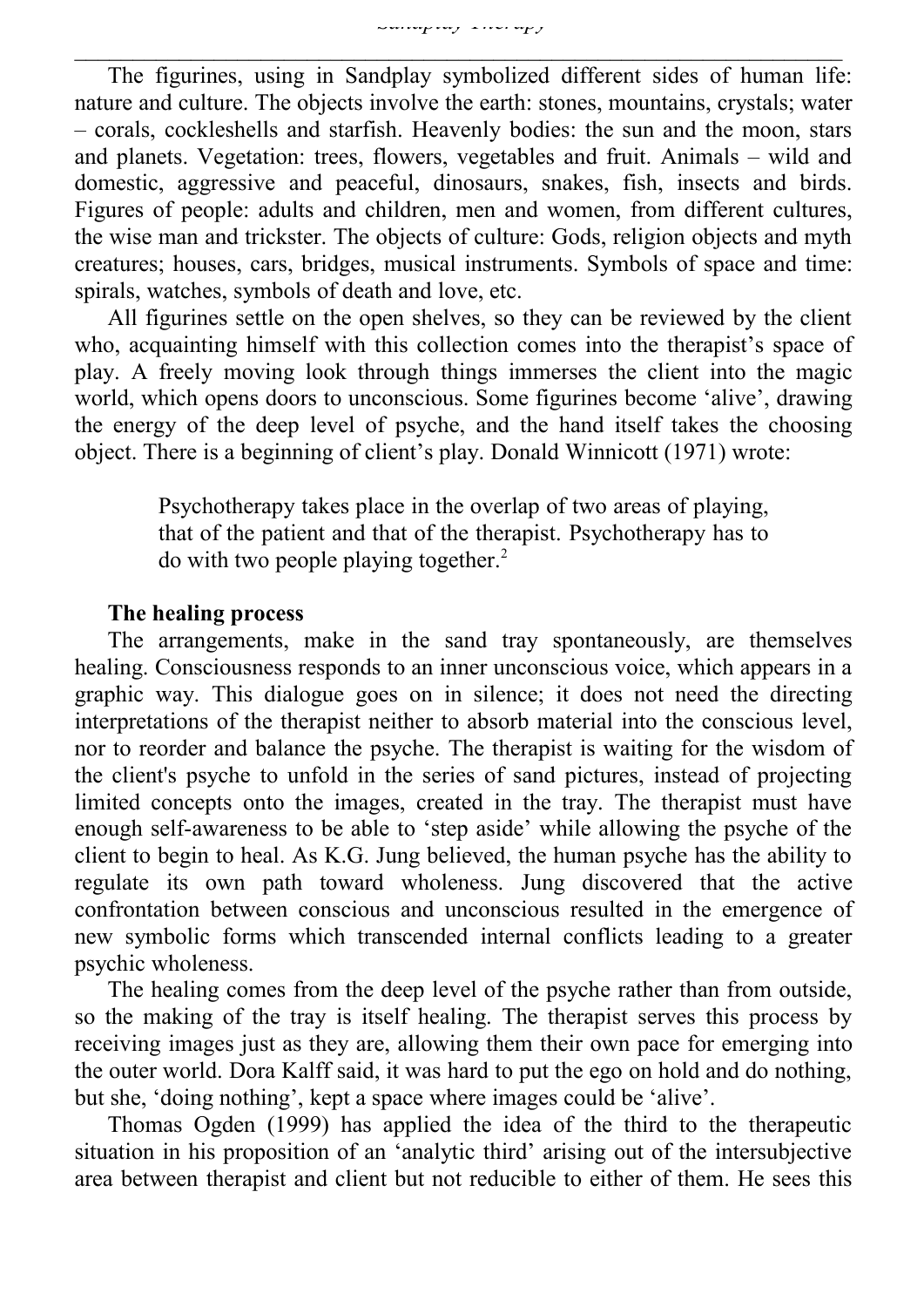space as the locus of potentially creative transformation, especially if the therapist can become aware of it through his or her reverie.

In work with veterans, the therapist's important role is in keeping the therapeutic space which the client feels so protected and free that it allows the traumatic experiences to surface and dares him to experience horrors of war again.

Flashback or nightmare, become visible, constellating in the sand picture, but this would happen only if a supportive therapist could mentally contain emotional experience. This ability is going in the same level is like the mother's behavior to the small child. Wilfred Bion (1962) proposed that the supportive mother mentally contains emotional experience that the baby cannot manage on his own but manages to evoke in her. Such containment requires the mother to bear within herself, to process, and to re-present to the baby in a tolerable form what was previously the baby's intolerable emotional experience and so do the therapist to the client. Sandplay therapy brings a depth of understanding and emotional freedom through expressing original sufferings and connecting with them.

## **Ivan: A Case study**

Now I want to say a couple of words about a client who certainly taught me a lot about what it means to look deeply in eyes of horrors and chaos. Ivan came to me for PTSD treatment following his return from a regional Russian war.

He sought treatment because his behavior seemed strange for other people and himself. He could not enjoy life. He had broken relationship with the woman he loved, because he no longer could express affection or emotion. Sometimes he was founding himself on the verge of death. A friend of him had told to him about 'magical play' and he came to me with his own motivation to work.

During several sessions he created identical scenes. They were very chaotic; figures covered all space of the tray, however, in some order, layer upon layer. There were houses, trees, animals, people, soldiers, all facedown in the sand, unmoving under several military weapons. At the end of making each tray he used to put the moon and the sun, facedown in opposite corners, and would say: 'all dead'. As usual, he did not tell anything else about the trays, but, looking at them, described the painful feelings, which appeared in his speech in a consequence like a figures in layers on the sand. They went deeper and deeper, and sense of hopelessness was the last. Nevertheless, twice he had made rather different pictures, which looked steady, where white stones and the strong houses stood in the center. It was the visible graphically way of healing work of his psyche, going with its own speed. I just looked on, seating nearby, trying to be a good enough witness and accepting 'container' of the process. At least, his chaotic pictures, where everything was dead, have led to an image of flashback. It was the event of war, when he had prepared to die and to meet with God. Through the sand tray, his mouth was 'unlatched' and he was able to describe to me the horrors of war verbally.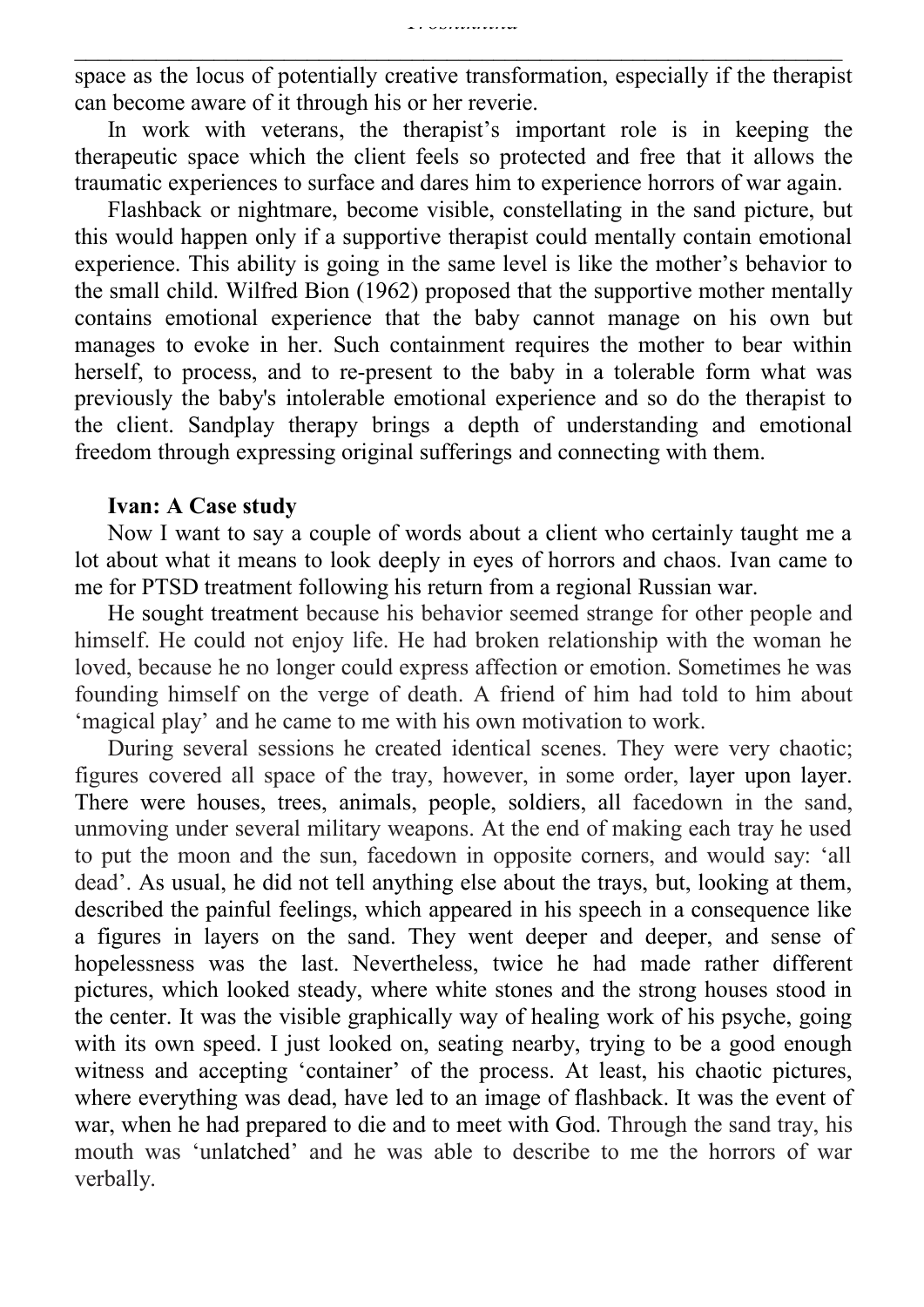It would be the end of the therapy, if it were not for the path for deeper trauma became free. In the several next sand pictures the child trauma had manifested itself. It had been connected with events, when he faced danger of death. The earliest of events happened when he was a two years old boy. He just not sank in the river. This brink of disaster has emerged in his mind with inner feelings; especially painful, it seemed to him, there were feelings of feebleness and hopelessness. At this point of therapy he stopped making trays for a while, and we had a lot of discussions about the opposites: life and death, legitimacy and accident, and the questions of personal meaning, the value of life, the quest for deeper significance and the sense of the life. On the last session he would like to arrange the tray. He had poured the water and had stirred the sand as for a pie, then has made a hill and inserted into it a shovel with the words: 'That is all'.

I believe that he has left idea to understand God, why he was remained alive, and has simply allowed himself to be alive. Step by step the trauma found the way for the symbolical expression that had been blocked verbally, through which it became visual and brought liberation and healing.

## **Notes**